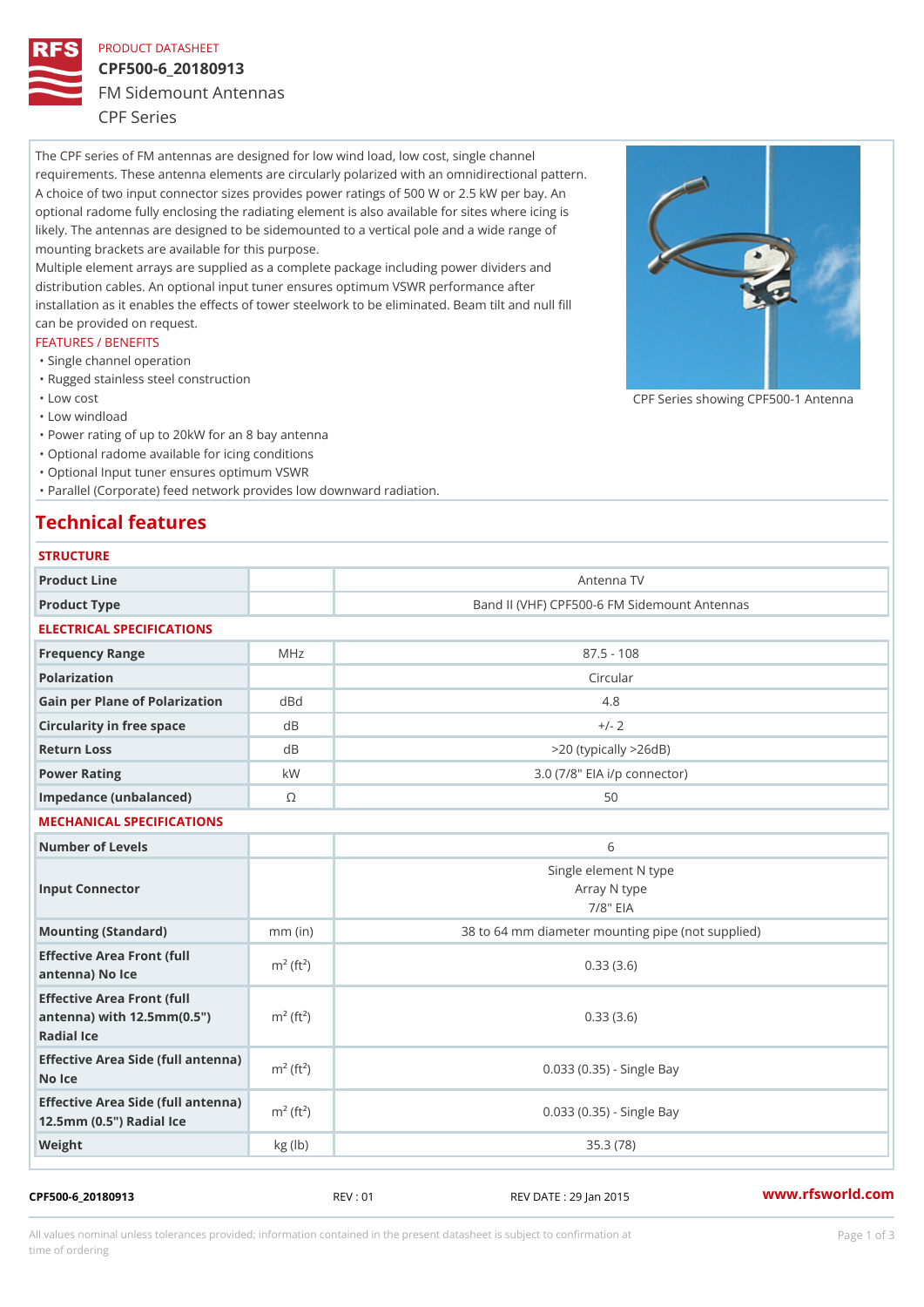# PRODUCT DATASHEET

CPF500-6\_20180913 FM Sidemount Antennas CPF Series

| PACKAGING INFORMATION                 |                 |  |  |
|---------------------------------------|-----------------|--|--|
| Shipping Weight, Kg (Ib) kg (Ib)      | 35.3()          |  |  |
| MATERIAL                              |                 |  |  |
| Material                              | Stainless Steel |  |  |
| Material - Radome                     | Stainless Steel |  |  |
| Material - Insulators                 | Stainless Steel |  |  |
| Material - Support Pole /<br>Mounting | Stainless Steel |  |  |
| Material - Reflecting Screen          | Stainless Steel |  |  |

CPF500-6\_20180913 REV : 01 REV DATE : 29 Jan 2015 [www.](https://www.rfsworld.com)rfsworld.com